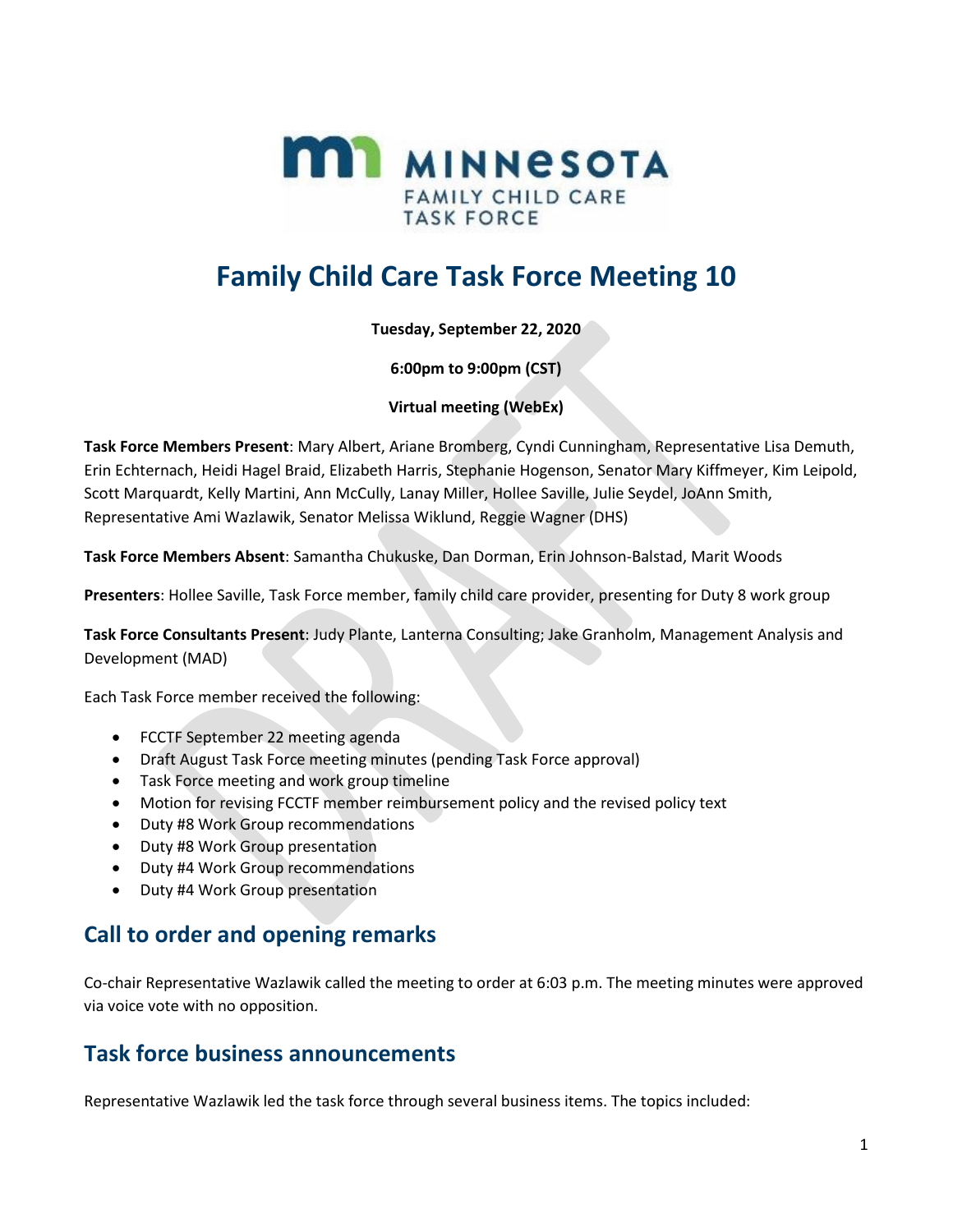- Welcomed new task force member, Mary Albert, a family child care provider from the Twin Cities metro area
- Discussion of updated reimbursement policy for task force members.
	- o The proposed motion: "The Family Child Care Task Force adopt the Revised Standards for Qualifying for Per Diem Payments as printed in this attachment [and as amended by the Task Force, if applicable] and that the Revised Standards be effective retroactively to August 1, 2020."
	- o The policy language would be updated to: "*Family Child Care Task Force Revised Standards for Qualifying for Per Diem Payments and for Child Care Reimbursement for the purposes of Minnesota Statutes, section 15.059, subdivision 3: a) a day on which a Task Force member attends a Task Force meeting or a sub-group meeting constitutes a day spent on Task Force activities, for purposes of making daily 'per diem' payments to members of the Task Force. b) the Task Force authorizes the reimbursement of reasonable child care expenses that Task Force members incur as a result of time spent attending Task Force meetings or sub-group meetings, that the members would not have otherwise incurred. In this case, 'time spent attending Task Force meetings' includes time spent traveling to and from the meeting location.*"
	- $\circ$  A member asked if reimbursement for child care expenses includes hiring a substitute to care for children in the family child care program while the provider is in a task force meeting
	- o The motion was tabled until more information could be gathered
- Updated Task Force timeline the Duty #2 work group and the Duty #7 work group will present at the October 20<sup>th</sup> Task Force meeting
	- $\circ$  Duty #5 work group and Duty #6 work group will present on Oct. 27<sup>th</sup>

Judy Plante (Task Force facilitator) described the voting protocol that would be used for considering the work groups' recommendations.

• The process: Hear from the a work group, discuss proposed recommendations among all members, test for general agreement (not formal vote) on individual recommendations, bundle recommendations with general agreement into one motion to put the recommendations into the draft Task Force report, and conduct a voice. Any recommendations that do not have general agreement will be brought back to discuss at later time.

## **Discussion #1**

Hollee Saville (Task Force member) presented Duty #8 work group's proposed recommendations. The recommendations were organized by legislative action, and recommendations for DHS, counties, and providers. Task Force members asked questions and provided comments after reviewing the recommendations.

Judy Plante tested for general agreement on the 21 proposed recommendations from the Duty #8 work group. Of the 21 proposed recommendations, 14 received general agreement and were grouped together. The proposed recommendations from the work group are in Appendix A on page [5.](#page-4-0) Co-Chair Wazlawik made a motion to approve the 14 recommendations to be included in the draft Task Force report. The motion was seconded by Co-Chair Kiffmeyer.

The motion passed unanimously with 20 "yes" votes. The votes:

- Mary Albert: yes
- Ariane Bromberg: yes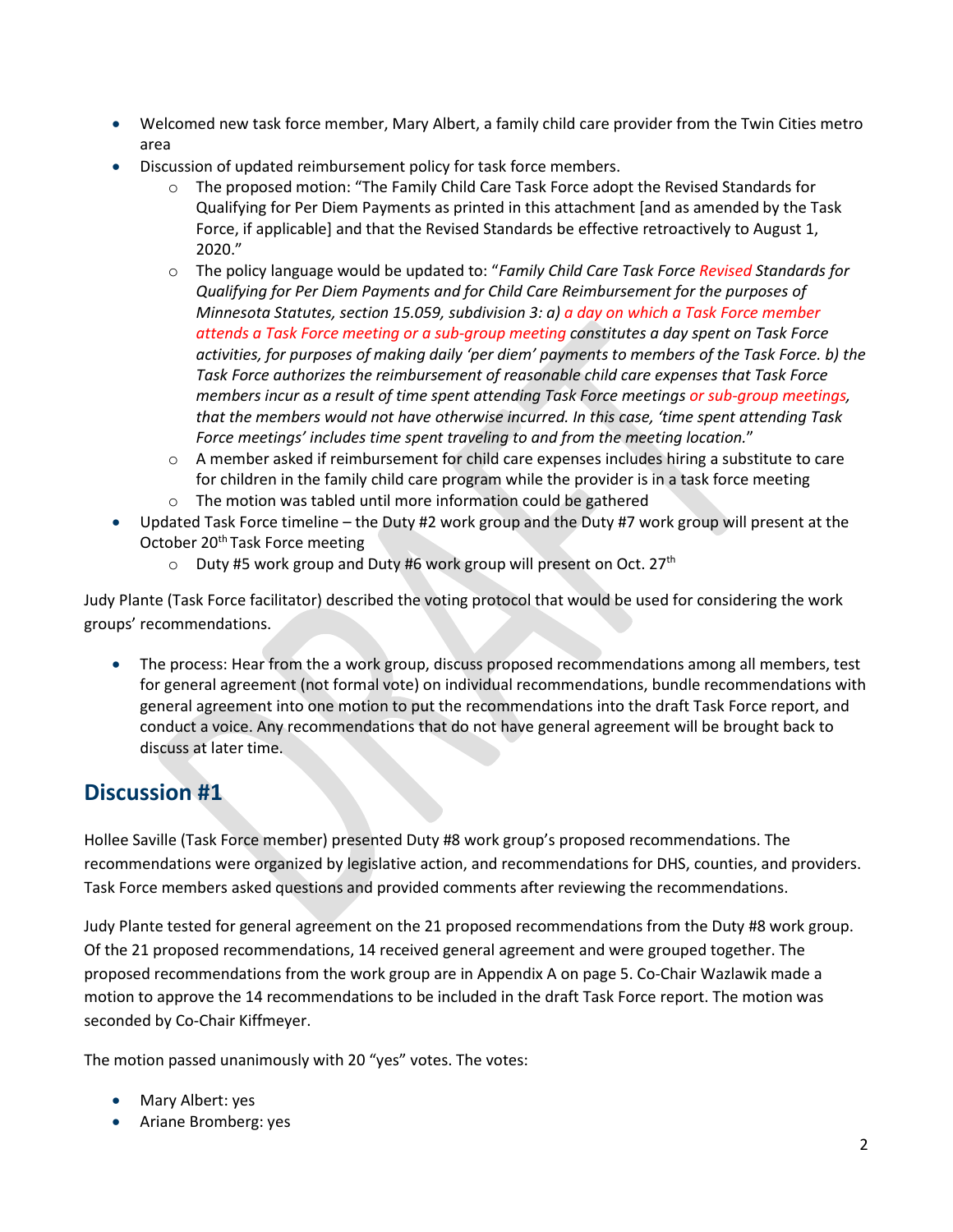- Samantha Chukuske: not present
- Cyndi Cunningham: yes
- Representative Lisa Demuth: yes
- Dan Dorman: not present
- Erin Echternach: not present for vote
- Heidi Hagel Braid: yes
- Elizabeth Harris: yes
- Stephanie Hogenson: yes
- Erin Johnson-Balstad: not present
- Senator Mary Kiffmeyer: yes
- Kim Leipold: yes
- Scott Marquardt: yes
- Kelly Martini: yes
- Ann McCully: yes
- Lanay Miller: yes
- Hollee Saville: yes
- Lauryn Schothorst: yes
- Julie Seydel: yes
- JoAnn Smith: yes
- Reggie Wagner: yes
- Representative Ami Wazlawik: yes
- Senator Melissa Wiklund: yes
- Marit Woods: not present

Following the vote, Task Force members discussed the recommendations that did not have general agreement. Discussion was tabled and may be revisited at another meeting.

Hollee Saville made a motion to vote on the "Recommendations for DHS" (B3d in Appendix A on page [5\)](#page-4-0) that says:

• "Consider summarizing each section of rule and statute in one place (possibly use the guide as a starting point) for existing providers. Info should be in plain language: clear, understandable, and as brief as possible. Empower providers to go through the steps."

#### The motion was seconded by Julie Seydel.

The motion received seven "yes" votes and 13 "no" votes. The motion did not pass. The votes:

- Mary Albert: no
- Ariane Bromberg: no
- Samantha Chukuske: not present
- Cyndi Cunningham: no
- Representative Lisa Demuth: yes
- Dan Dorman: not present
- Erin Echternach not present
- Heidi Hagel Braid: no
- Elizabeth Harris: no
- Stephanie Hogenson: no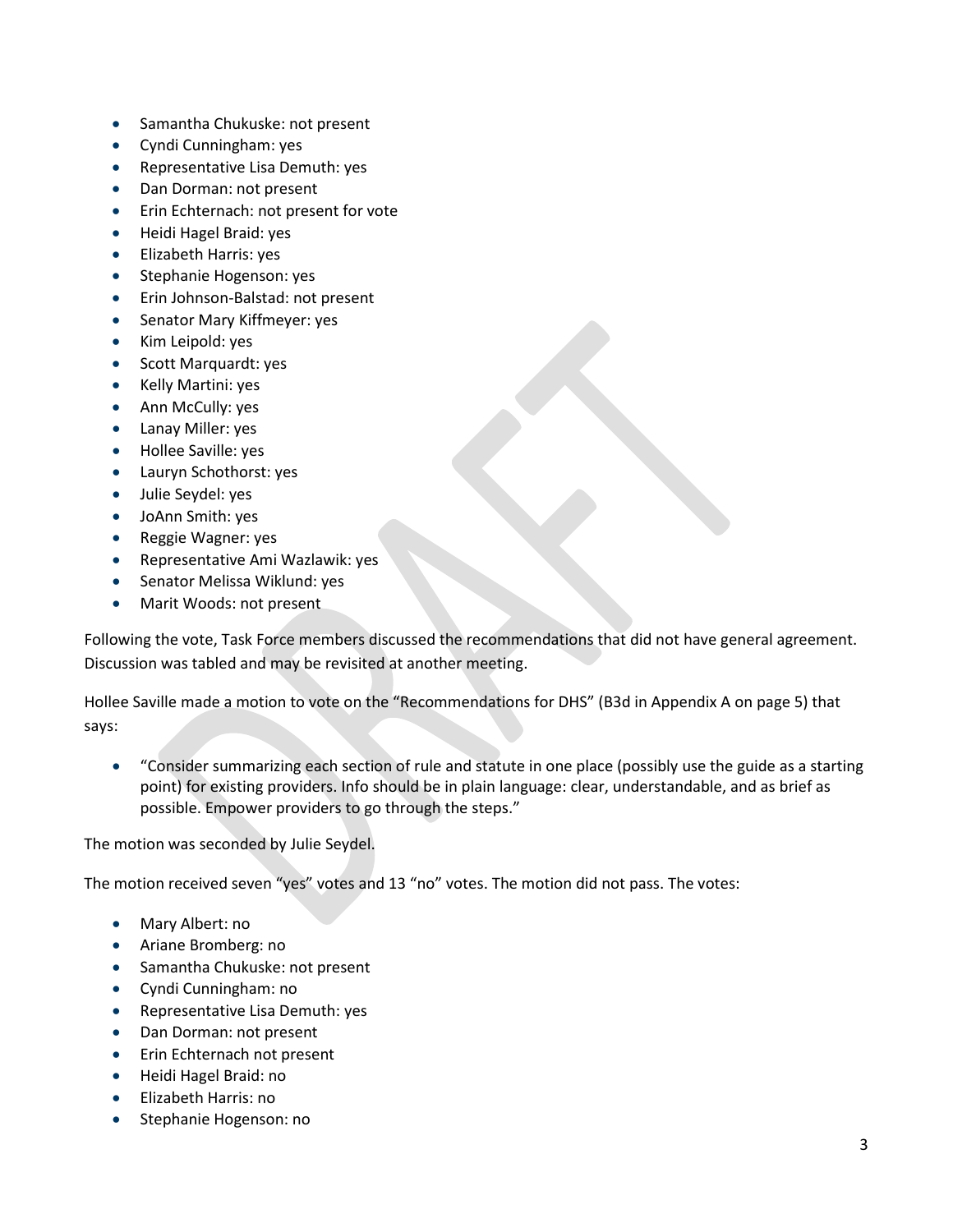- Erin Johnson-Balstad: not present
- Senator Mary Kiffmeyer: yes
- Kim Leipold: no
- Scott Marquardt: yes
- Kelly Martini: no
- Ann McCully: no
- Lanay Miller: no
- Hollee Saville: yes
- Lauryn Schothorst: yes
- Julie Seydel: yes
- JoAnn Smith: yes
- Reggie Wagner: no
- Representative Ami Wazlawik: no
- Senator Melissa Wiklund: no
- Marit Woods: not present

### **Discussion #2**

There was not time for the Duty 4 work group present. They will present at the next Task Force meeting.

### **Closing announcements and adjourn**

Representative Wazlawik closed the meeting at 9:00pm and thanked members for their participation. The next meeting will be on October 20.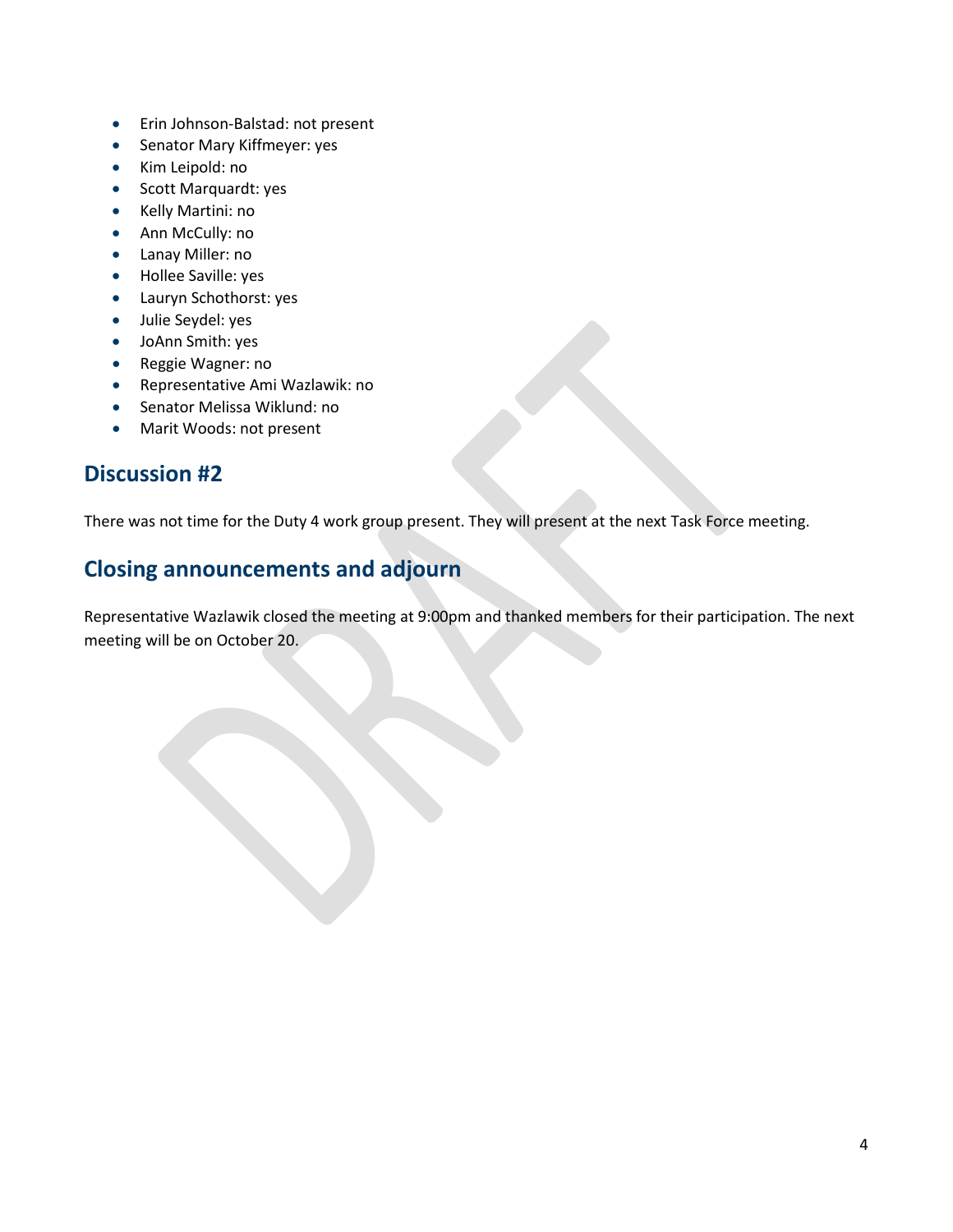# <span id="page-4-0"></span>**Appendix A: Proposed Duty 8 work group recommendations**

| Work group duty charge: Consider methods to improve access to and understanding of         | Status (for use at                |
|--------------------------------------------------------------------------------------------|-----------------------------------|
| the rules and statutes governing family child care providers.                              | FCCTF meeting):                   |
| A. Recommendations for LEGISLATIVE ACTION:                                                 |                                   |
| A1. Ombudsperson bill should be reintroduced. The position should be independent and       | <b>Approved for</b>               |
| not in DHS. This should not replace providers' current relationship and progress with DHS. | inclusion in draft<br>report.     |
| A2. Make the "Ask DHS" form on the DHS website anonymous and remove the                    | No consensus. Did                 |
| requirement for providers to list their licensor.                                          | not advance.                      |
| A3. Codify rule into statute or vice versa. Everything should be in one place.             | No consensus. Did<br>not advance. |
|                                                                                            |                                   |
| A4. Update the book of family child care rules and statutes in a timely manner and only    | Not applicable:                   |
| sell updated copies.                                                                       | Dept. of<br>Administration        |
|                                                                                            | Bookstore will no                 |
|                                                                                            | longer be printing                |
|                                                                                            | the book.                         |
|                                                                                            |                                   |
| <b>B. Recommendations for DHS:</b>                                                         |                                   |
| <b>B1. Communication</b>                                                                   |                                   |
| B1a. Communication about rules, statutes, and state/federal regulations and any            | <b>Approved for</b>               |
| changes to them should (at least) come from DHS. Continue the implementation               | inclusion in draft                |
| plans.                                                                                     | report.                           |
| B1b. Offer both paper and electronic options to ensure everyone receives the info          | <b>Approved for</b>               |
| (allow providers to opt-in to paperless delivery or opt-in to printed delivery).           | inclusion in draft<br>report.     |
| B1c. Offer forms and info in multiple (most common) languages.                             | <b>Approved for</b>               |
|                                                                                            | inclusion in draft<br>report.     |
| B1d. Maintain an accurate list of every family child care provider with an email           | <b>Approved for</b>               |
| address.                                                                                   | inclusion in draft<br>report.     |
| B1e. Send a postcard mailing from DHS to existing providers/provide for new                | <b>Approved for</b>               |
| providers with the most critical/commonly requested info.                                  | inclusion in draft<br>report.     |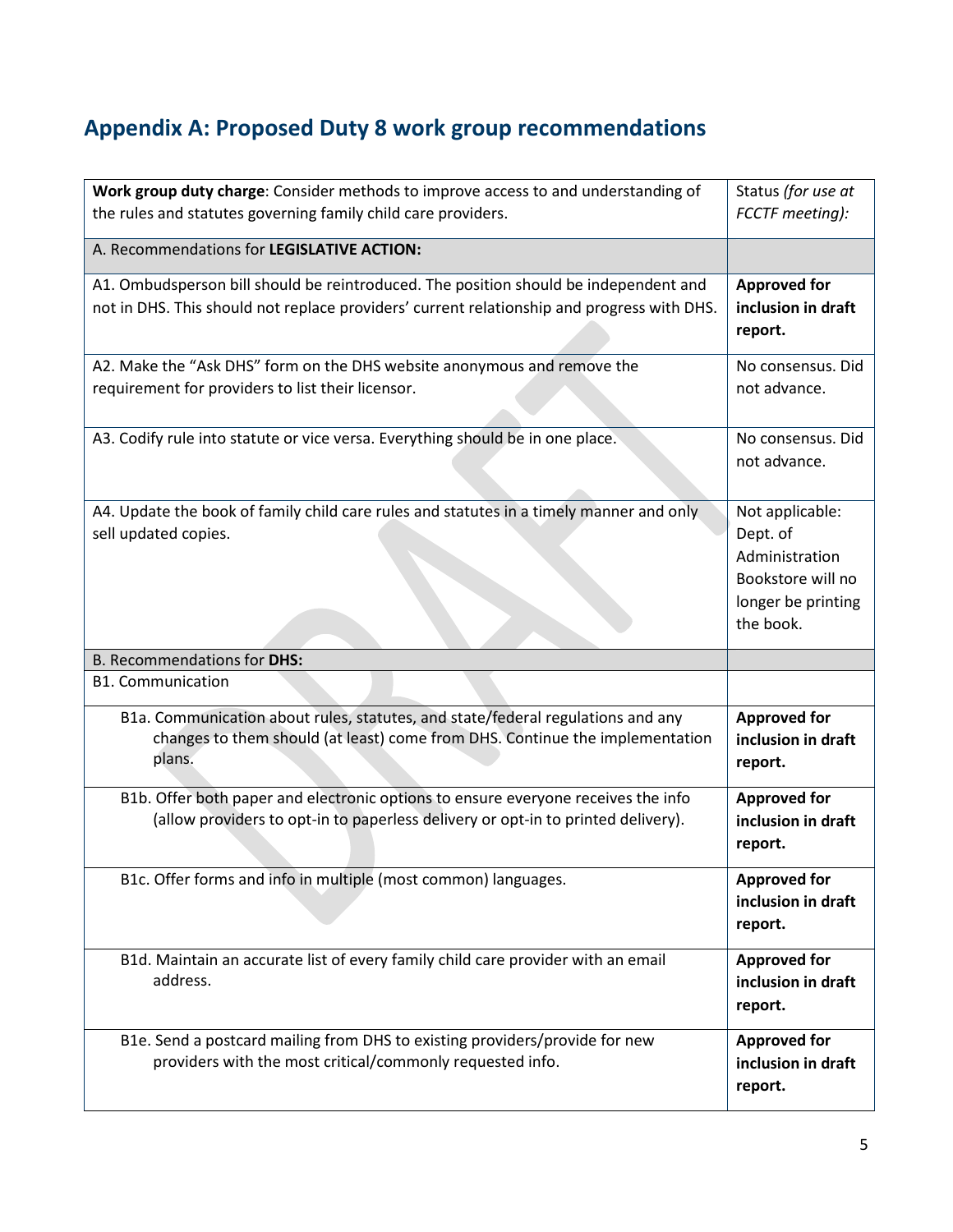| <b>B2. Provider Involvement</b>                                                                                                                                                                                                                                                     |                                                      |
|-------------------------------------------------------------------------------------------------------------------------------------------------------------------------------------------------------------------------------------------------------------------------------------|------------------------------------------------------|
| B2a. Add family child care providers to the implementation plan group.                                                                                                                                                                                                              | No consensus. Did<br>not advance.                    |
| B2b. Offer meetings with stakeholders about any proposed legislation before the<br>legislative session begins (no last-minute bill introductions). Inform all providers<br>about these meetings.                                                                                    | <b>Approved for</b><br>inclusion in draft<br>report. |
| B2c. Update the "Guide to Becoming a Licensed Family Child Care Provider" to reflect<br>legislative changes in the last few years. Include a few providers, licensors, and<br>DHS in annual review.                                                                                 | <b>Approved for</b><br>inclusion in draft<br>report. |
| <b>B3. Rules and Statutes</b>                                                                                                                                                                                                                                                       |                                                      |
| B3a. Make the "Ask DHS" form on the DHS website anonymous and do not require<br>providers to list their licensor.                                                                                                                                                                   | Duplicative. See<br>recommendation<br>A2             |
| B3b. Add a search function to form (like a typical support page) for common topics<br>and link to rule/statute or previous answers given by DHS. (NOTE: originally<br>included as part of 3A).                                                                                      | <b>Approved for</b><br>inclusion in draft<br>report. |
| B3c. Work with providers and licensors to develop a plain language training to help<br>providers learn how to access, read, and understand the rules and statutes.                                                                                                                  | <b>Approved for</b><br>inclusion in draft<br>report. |
| B3d. Consider summarizing each section of rule and statute in one place (possibly use<br>the guide as a starting point) for existing providers. Info should be in plain<br>language: clear, understandable, and as brief as possible. Empower providers to<br>go through the steps. | Defeated in<br>separate vote.                        |

| C. Recommendations for <b>COUNTIES</b> :                                                                                     |                                                      |
|------------------------------------------------------------------------------------------------------------------------------|------------------------------------------------------|
| C1. Forward communications from DHS and share county-specific info with providers.                                           | No consensus. Did<br>not advance.                    |
| C2. Place links to DHS forms and info to ensure it is up-to-date and to save time.                                           | <b>Approved for</b><br>inclusion in draft<br>report. |
| C3. Maintain an accurate list of every family child care provider in the county with an<br>email address.                    | <b>Approved for</b><br>inclusion in draft<br>report. |
| C4. Possibly add a pop-up on the county "child care provider" page if there are any<br>updates to rules, statutes, or forms. | <b>Approved for</b><br>inclusion in draft<br>report. |